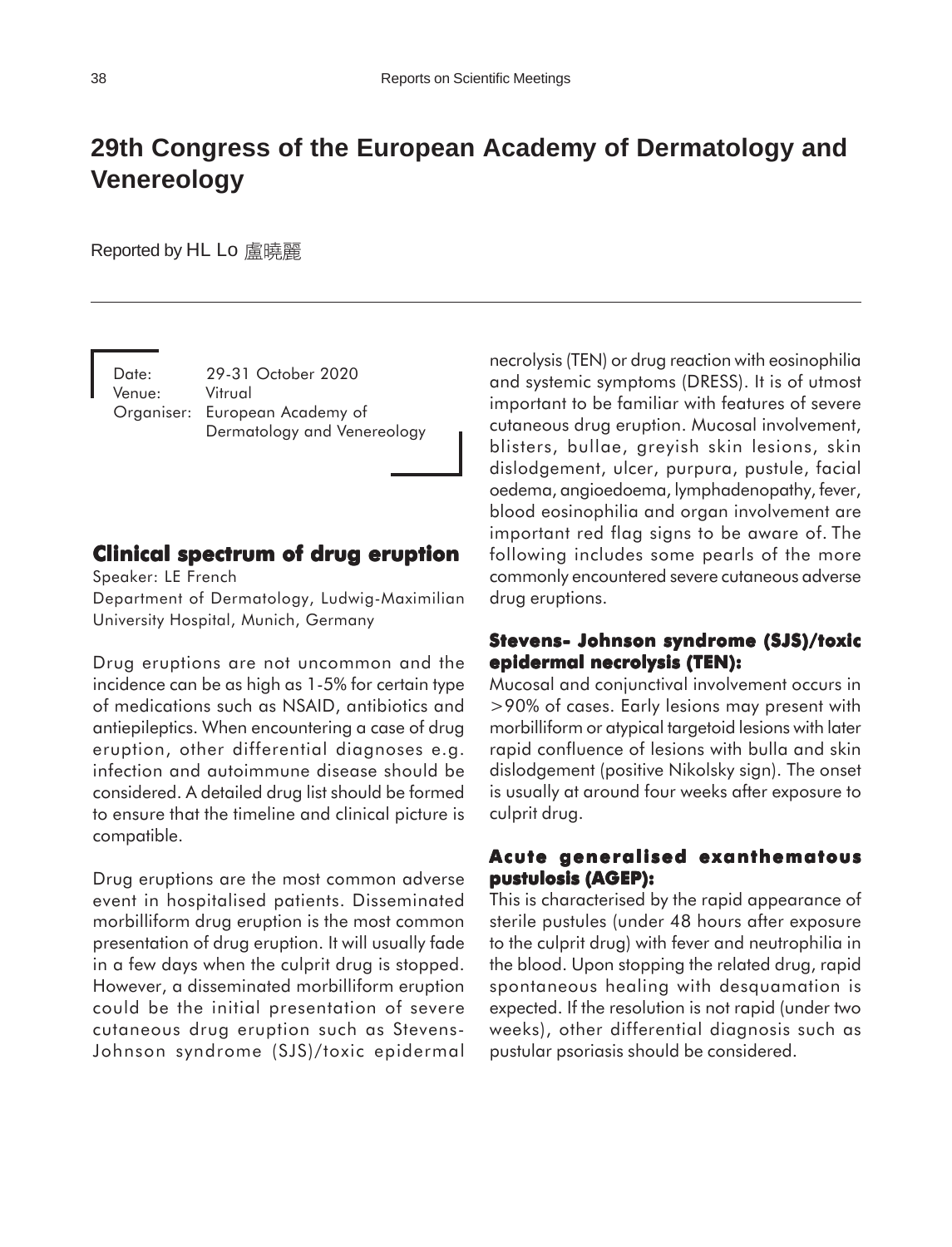# **Drug reaction with eosinophilia and systemic symptoms (DRESS):**

Onset is mostly 3-6 weeks after culprit drug. It usually starts with diffuse maculopapular exanthema with facial oedema, fever, lymphadenopathy. Eosinophilia is a typical feature. Atypical lymphocyte and systemic involvement e.g. hepatitis, nephritis, pulmonary infiltrate may be found.

#### *Learning points: Learning points:*

It is important to recognise red flag signs which indicate underlying severe cutaneous drug eruption.

# **How to manage severe drug reactions- SJS/TEN**

Speaker: W Hoetzenecker Johannes Kepler University Linz | JKU Dermatology, Austria

## **Treating toxic epidermal necrolysis with systemic immunomodulating therapies: A** systemic review and network meta-analysis.

The mortality rate of SJS is lower than SJS/ TEN overlap and TEN. Hence, when mortality is used as outcome, involving SJS in the pool may undermine the clinical relevance of results. Therefore, this is a network meta- analysis (NMA) involving patients with greater severity SJS/TEN overlap and TEN. In 66 studies included, only three were RCTs and six were prospective comparative studies. The NMA showed that combination therapy of IVIG with corticosteroid may lower mortality risks in patients with SJS/TEN and TEN (standardised mortality ratio SMR: 0.53; 95% CI, 0.31-0.93). Another metaanalysis using recovery time instead of mortality rate as an outcome also suggested the beneficial role of IVIG with corticosteroids. Other treatments

e.g. cyclosporine, cyclosporine with IVIG, IVIG with plasmapheresis, and etanercept are potential treatment options but high quality evidence is still lacking. More high quality studies like RCTs are required.

Rapid identification and withdrawal of culprit drugs followed by optimised supportive is essential. IVIG with corticosteroid has been demonstrated to provide survival benefit in the latest meta-analysis while there is increasing evidence for cyclosporine being able to lower mortality rates.

#### *Learning points: points:*

In the latest meta-analysis, IVIG with corticosteroid has been demonstrated to have survival benefit.

# **Diagnosing non-immediate drug allergy**

Speaker: M Goncalo

University of Coimbra, Faculty of Medicine and University Hospital, Coimbra, Portugal

The following framework to confirm culprit drug was introduced:

- 1. Pharmacological algorithms: French pharmacovigilance system Naranjo ADR probability scale
- 2. Complementary tests: Acute phase – in-vitro tests such as T cell proliferation After resolution – in-vivo tests such as skin test (cutaneous patch tests, intradermal tests), drug provocation test (oral rechallenge)

In-vitro tests include T-cell proliferation (LTT), T cell activation (flow cytometry), cytokine production (ELISA/ELIspot). The sensitivity and specificity depend on the culprit drug and the type